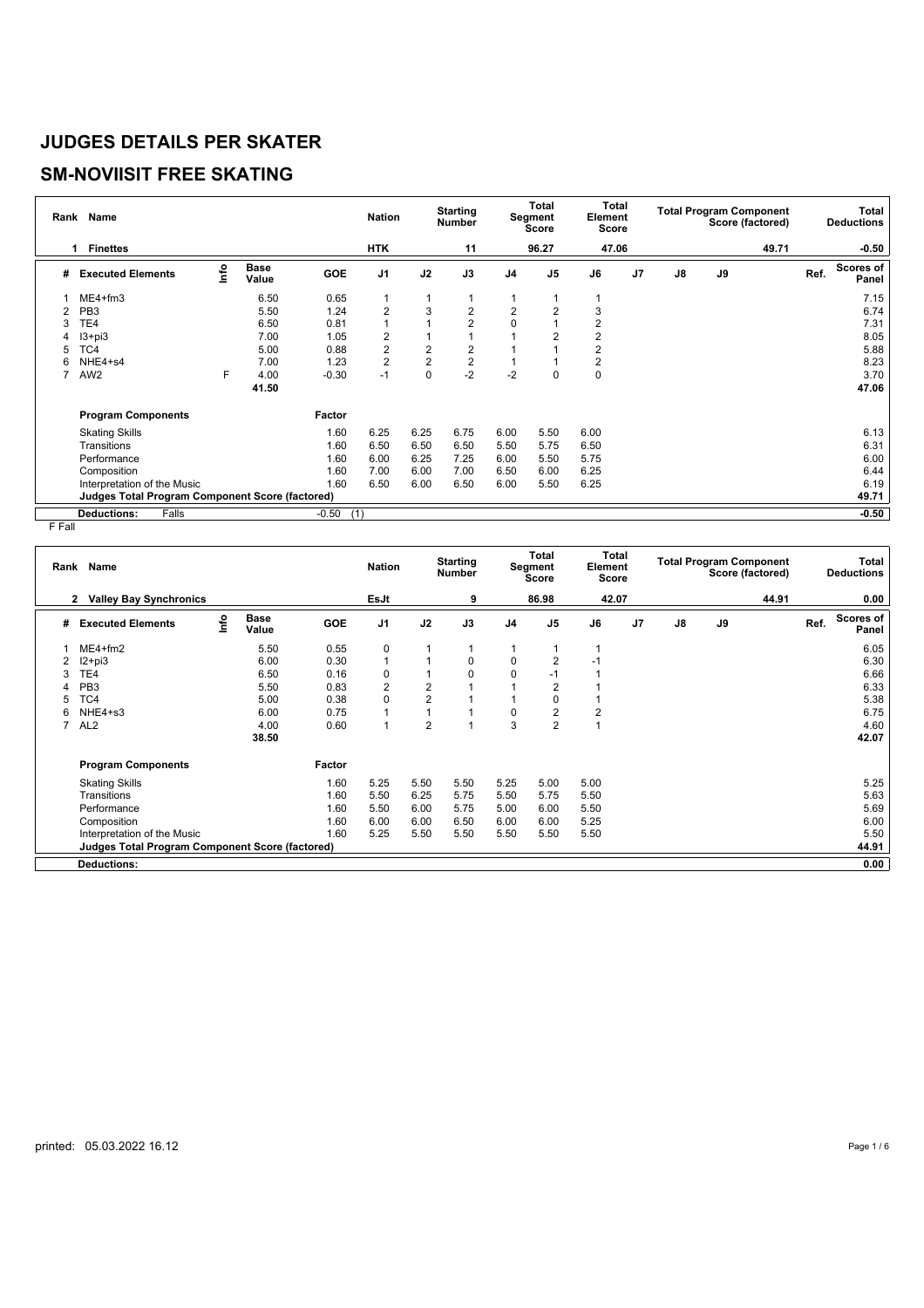#### **SM-NOVIISIT FREE SKATING**

|   | Rank Name                                              |      |                      |        | <b>Nation</b>  |                | <b>Starting</b><br><b>Number</b> |                | Total<br>Segment<br><b>Score</b> | Total<br>Element<br><b>Score</b> |                |               |    | <b>Total Program Component</b><br>Score (factored) |      | <b>Total</b><br><b>Deductions</b> |
|---|--------------------------------------------------------|------|----------------------|--------|----------------|----------------|----------------------------------|----------------|----------------------------------|----------------------------------|----------------|---------------|----|----------------------------------------------------|------|-----------------------------------|
|   | <b>Team Dynamique</b><br>3                             |      |                      |        | <b>HSK</b>     |                | 8                                |                | 86.97                            | 42.65                            |                |               |    | 44.32                                              |      | 0.00                              |
| # | <b>Executed Elements</b>                               | info | <b>Base</b><br>Value | GOE    | J <sub>1</sub> | J2             | J3                               | J <sub>4</sub> | J <sub>5</sub>                   | J6                               | J <sub>7</sub> | $\mathsf{J}8$ | J9 |                                                    | Ref. | Scores of<br>Panel                |
|   | $ME4 + fm3$                                            |      | 6.50                 | 0.65   | 1              | 2              |                                  | $-1$           |                                  |                                  |                |               |    |                                                    |      | 7.15                              |
|   | TE4                                                    |      | 6.50                 | 0.65   | 1              |                |                                  |                | 2                                |                                  |                |               |    |                                                    |      | 7.15                              |
| 3 | PB <sub>3</sub>                                        |      | 5.50                 | 0.55   | 2              | 2              |                                  | 0              | 0                                |                                  |                |               |    |                                                    |      | 6.05                              |
| 4 | $11 + pi3$                                             |      | 4.00                 | 0.50   |                |                |                                  |                | 2                                |                                  |                |               |    |                                                    |      | 4.50                              |
| 5 | TC4                                                    |      | 5.00                 | 0.25   | 0              |                |                                  | O              | 0                                |                                  |                |               |    |                                                    |      | 5.25                              |
| 6 | NHE4+s4                                                |      | 7.00                 | 1.05   |                | $\overline{2}$ |                                  |                | $\overline{2}$                   | 2                                |                |               |    |                                                    |      | 8.05                              |
|   | AW <sub>2</sub>                                        |      | 4.00                 | 0.50   | $\overline{1}$ | $\overline{2}$ | $\overline{2}$                   |                |                                  |                                  |                |               |    |                                                    |      | 4.50                              |
|   |                                                        |      | 38.50                |        |                |                |                                  |                |                                  |                                  |                |               |    |                                                    |      | 42.65                             |
|   | <b>Program Components</b>                              |      |                      | Factor |                |                |                                  |                |                                  |                                  |                |               |    |                                                    |      |                                   |
|   | <b>Skating Skills</b>                                  |      |                      | 1.60   | 5.75           | 5.75           | 6.00                             | 5.75           | 5.25                             | 5.25                             |                |               |    |                                                    |      | 5.63                              |
|   | Transitions                                            |      |                      | 1.60   | 5.25           | 5.75           | 5.75                             | 5.25           | 4.75                             | 5.50                             |                |               |    |                                                    |      | 5.44                              |
|   | Performance                                            |      |                      | 1.60   | 5.50           | 6.25           | 6.25                             | 5.50           | 5.25                             | 5.75                             |                |               |    |                                                    |      | 5.75                              |
|   | Composition                                            |      |                      | 1.60   | 6.00           | 5.75           | 5.50                             | 5.75           | 5.25                             | 5.50                             |                |               |    |                                                    |      | 5.63                              |
|   | Interpretation of the Music                            |      |                      | 1.60   | 6.00           | 5.50           | 5.50                             | 5.00           | 4.50                             | 5.00                             |                |               |    |                                                    |      | 5.25                              |
|   | <b>Judges Total Program Component Score (factored)</b> |      |                      |        |                |                |                                  |                |                                  |                                  |                |               |    |                                                    |      | 44.32                             |
|   | <b>Deductions:</b>                                     |      |                      |        |                |                |                                  |                |                                  |                                  |                |               |    |                                                    |      | 0.00                              |

|   | Rank Name                                              |      |                      |         | <b>Nation</b>  |                | <b>Starting</b><br><b>Number</b> |                | Total<br>Segment<br><b>Score</b> | Element<br><b>Score</b> | <b>Total</b>   |               |    | <b>Total Program Component</b><br>Score (factored) |      | <b>Total</b><br><b>Deductions</b> |
|---|--------------------------------------------------------|------|----------------------|---------|----------------|----------------|----------------------------------|----------------|----------------------------------|-------------------------|----------------|---------------|----|----------------------------------------------------|------|-----------------------------------|
|   | <b>Diamond Edges</b><br>4                              |      |                      |         | Kaari          |                | 10                               |                | 82.33                            |                         | 39.52          |               |    | 42.81                                              |      | 0.00                              |
| # | <b>Executed Elements</b>                               | lnfo | <b>Base</b><br>Value | GOE     | J <sub>1</sub> | J2             | J3                               | J <sub>4</sub> | J <sub>5</sub>                   | J6                      | J <sub>7</sub> | $\mathsf{J}8$ | J9 |                                                    | Ref. | Scores of<br>Panel                |
|   | $ME4 + fm3$                                            |      | 6.50                 | 0.49    | $\overline{2}$ |                | $\mathbf 0$                      |                | $-1$                             |                         |                |               |    |                                                    |      | 6.99                              |
|   | PB <sub>2</sub>                                        |      | 4.00                 | $-0.20$ | 0              | 0              | $\pmb{0}$                        | $-1$           | $-2$                             | -1                      |                |               |    |                                                    |      | 3.80                              |
|   | TE3                                                    |      | 5.50                 | 0.00    |                | $\mathbf 0$    | $\mathbf 0$                      | $\Omega$       | 0                                | $\Omega$                |                |               |    |                                                    |      | 5.50                              |
|   | AL <sub>2</sub>                                        |      | 4.00                 | 0.30    | 1              | $\overline{2}$ | $\mathbf 0$                      |                | $\Omega$                         |                         |                |               |    |                                                    |      | 4.30                              |
|   | $13 + pi3$                                             |      | 7.00                 | 0.35    | 0              |                | $-1$                             |                |                                  | $\Omega$                |                |               |    |                                                    |      | 7.35                              |
| 6 | NHE3+s4                                                |      | 6.50                 | 0.33    | $\mathbf 0$    | 0              |                                  |                | 0                                |                         |                |               |    |                                                    |      | 6.83                              |
|   | TC4                                                    |      | 5.00                 | $-0.25$ | $-1$           | $\mathbf 0$    | $\mathbf 0$                      | 0              | $-1$                             | -1                      |                |               |    |                                                    |      | 4.75                              |
|   |                                                        |      | 38.50                |         |                |                |                                  |                |                                  |                         |                |               |    |                                                    |      | 39.52                             |
|   | <b>Program Components</b>                              |      |                      | Factor  |                |                |                                  |                |                                  |                         |                |               |    |                                                    |      |                                   |
|   | <b>Skating Skills</b>                                  |      |                      | 1.60    | 5.25           | 5.50           | 5.50                             | 5.50           | 4.50                             | 4.75                    |                |               |    |                                                    |      | 5.25                              |
|   | Transitions                                            |      |                      | 1.60    | 5.50           | 6.00           | 5.75                             | 4.75           | 4.00                             | 5.50                    |                |               |    |                                                    |      | 5.38                              |
|   | Performance                                            |      |                      | 1.60    | 5.25           | 5.25           | 5.25                             | 5.25           | 4.25                             | 5.25                    |                |               |    |                                                    |      | 5.25                              |
|   | Composition                                            |      |                      | 1.60    | 6.25           | 5.75           | 6.25                             | 5.75           | 4.75                             | 5.00                    |                |               |    |                                                    |      | 5.69                              |
|   | Interpretation of the Music                            |      |                      | 1.60    | 5.75           | 5.25           | 5.50                             | 5.00           | 4.50                             | 5.00                    |                |               |    |                                                    |      | 5.19                              |
|   | <b>Judges Total Program Component Score (factored)</b> |      |                      |         |                |                |                                  |                |                                  |                         |                |               |    |                                                    |      | 42.81                             |
|   | <b>Deductions:</b>                                     |      |                      |         |                |                |                                  |                |                                  |                         |                |               |    |                                                    |      | 0.00                              |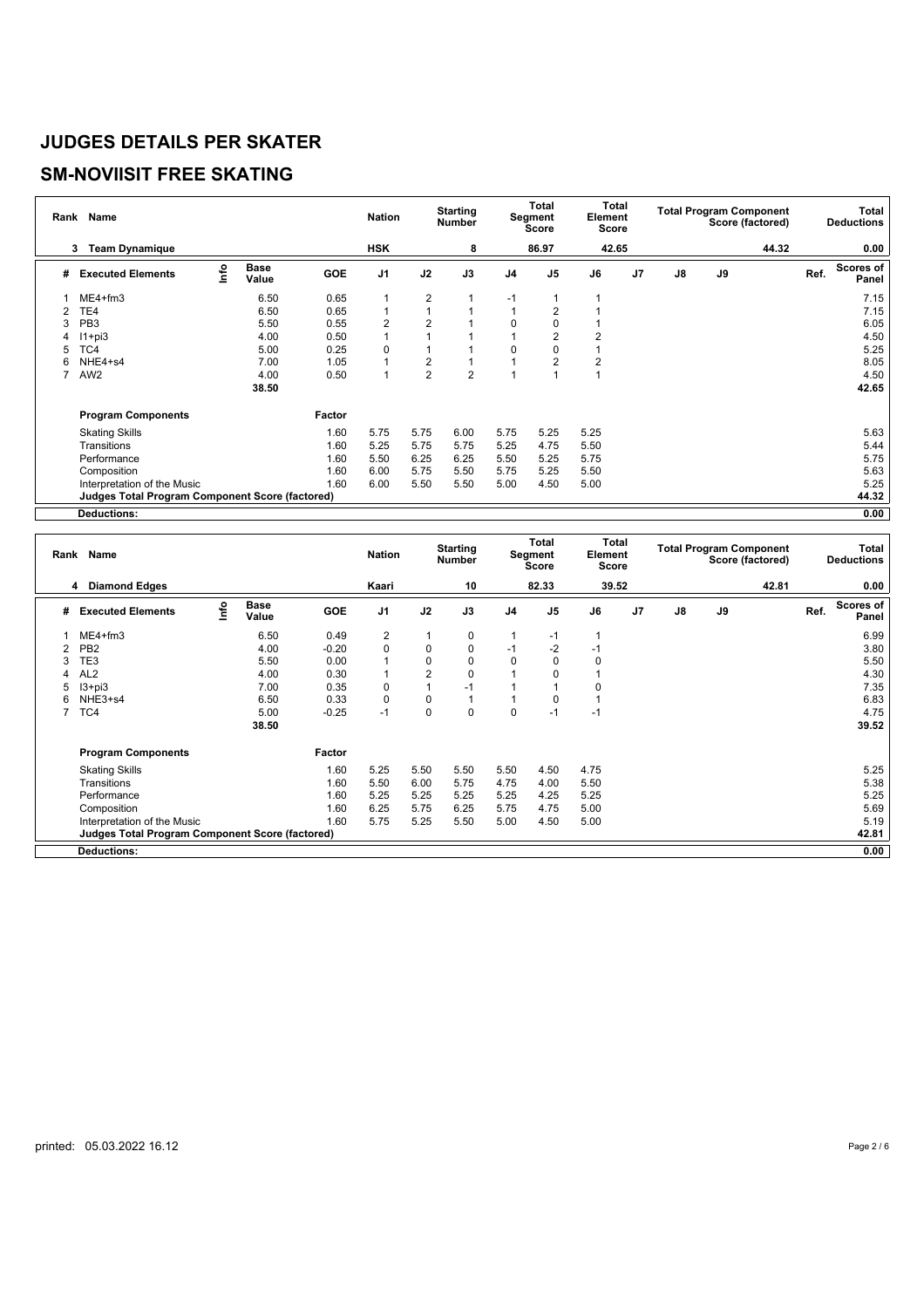#### **SM-NOVIISIT FREE SKATING**

|   | Rank Name                                              |      |                      |         | <b>Nation</b>  |                | <b>Starting</b><br><b>Number</b> |                | Total<br>Segment<br>Score | Total<br>Element<br>Score |                |               |    | <b>Total Program Component</b><br>Score (factored) |      | Total<br><b>Deductions</b> |
|---|--------------------------------------------------------|------|----------------------|---------|----------------|----------------|----------------------------------|----------------|---------------------------|---------------------------|----------------|---------------|----|----------------------------------------------------|------|----------------------------|
|   | <b>Starlights</b><br>5                                 |      |                      |         | <b>HL</b>      |                |                                  |                | 80.17                     | 39.46                     |                |               |    | 41.21                                              |      | $-0.50$                    |
| # | <b>Executed Elements</b>                               | ١nfo | <b>Base</b><br>Value | GOE     | J <sub>1</sub> | J2             | J3                               | J <sub>4</sub> | J <sub>5</sub>            | J6                        | J <sub>7</sub> | $\mathsf{J}8$ | J9 |                                                    | Ref. | <b>Scores of</b><br>Panel  |
|   | $ME4 + fm3$                                            |      | 6.50                 | 0.98    | $\overline{2}$ | 1              | 2                                |                |                           | 2                         |                |               |    |                                                    |      | 7.48                       |
| 2 | PB <sub>3</sub>                                        |      | 5.50                 | $-0.14$ | $-1$           | $\mathbf 0$    | 0                                | 0              | -1                        |                           |                |               |    |                                                    |      | 5.36                       |
| 3 | TE3                                                    |      | 5.50                 | $-0.28$ | $-1$           | $-1$           | 0                                | 0              | -1                        | 0                         |                |               |    |                                                    |      | 5.22                       |
| 4 | $13 + pi3$                                             |      | 7.00                 | $-2.10$ | -3             | $-3$           | $-3$                             | $-3$           | $-3$                      | -3                        |                |               |    |                                                    |      | 4.90                       |
| 5 | AL <sub>2</sub>                                        |      | 4.00                 | 0.30    | $\mathbf 0$    | $\overline{2}$ | 0                                | 0              |                           | 2                         |                |               |    |                                                    |      | 4.30                       |
| 6 | NHE4+s4                                                |      | 7.00                 | $-0.18$ | $-1$           | 0              | 0                                | 0              | -1                        | $\Omega$                  |                |               |    |                                                    |      | 6.82                       |
|   | TC4                                                    |      | 5.00                 | 0.38    | $\overline{1}$ | $\overline{A}$ | 0                                | 0              | $\overline{2}$            |                           |                |               |    |                                                    |      | 5.38                       |
|   |                                                        |      | 40.50                |         |                |                |                                  |                |                           |                           |                |               |    |                                                    |      | 39.46                      |
|   | <b>Program Components</b>                              |      |                      | Factor  |                |                |                                  |                |                           |                           |                |               |    |                                                    |      |                            |
|   | <b>Skating Skills</b>                                  |      |                      | 1.60    | 5.50           | 5.00           | 5.00                             | 5.50           | 5.00                      | 5.25                      |                |               |    |                                                    |      | 5.19                       |
|   | Transitions                                            |      |                      | 1.60    | 5.25           | 5.00           | 5.00                             | 5.25           | 5.25                      | 5.50                      |                |               |    |                                                    |      | 5.19                       |
|   | Performance                                            |      |                      | 1.60    | 4.75           | 4.75           | 4.75                             | 5.00           | 4.00                      | 5.00                      |                |               |    |                                                    |      | 4.81                       |
|   | Composition                                            |      |                      | 1.60    | 5.50           | 5.00           | 5.25                             | 5.75           | 5.50                      | 5.50                      |                |               |    |                                                    |      | 5.44                       |
|   | Interpretation of the Music                            |      |                      | 1.60    | 5.00           | 5.50           | 5.00                             | 5.25           | 4.75                      | 5.25                      |                |               |    |                                                    |      | 5.13                       |
|   | <b>Judges Total Program Component Score (factored)</b> |      |                      |         |                |                |                                  |                |                           |                           |                |               |    |                                                    |      | 41.21                      |
|   | <b>Deductions:</b><br>Falls                            |      |                      | $-0.50$ | (1)            |                |                                  |                |                           |                           |                |               |    |                                                    |      | $-0.50$                    |

|   | Rank Name                                              |    |                      |            | <b>Nation</b>  |                | <b>Starting</b><br><b>Number</b> |          | Total<br>Segment<br>Score | Element<br>Score | Total |               |    | <b>Total Program Component</b><br>Score (factored) |      | Total<br><b>Deductions</b> |
|---|--------------------------------------------------------|----|----------------------|------------|----------------|----------------|----------------------------------|----------|---------------------------|------------------|-------|---------------|----|----------------------------------------------------|------|----------------------------|
|   | <b>CrystalBlades</b><br>6                              |    |                      |            | TapTL          |                | 12                               |          | 74.44                     | 36.63            |       |               |    | 38.31                                              |      | $-0.50$                    |
| # | <b>Executed Elements</b>                               | ۴o | <b>Base</b><br>Value | <b>GOE</b> | J <sub>1</sub> | J2             | J3                               | J4       | J <sub>5</sub>            | J6               | J7    | $\mathsf{J}8$ | J9 |                                                    | Ref. | <b>Scores of</b><br>Panel  |
|   | AW <sub>2</sub>                                        |    | 4.00                 | 0.70       | 0              | $\overline{2}$ | 1                                | 2        | 2                         | $\overline{2}$   |       |               |    |                                                    |      | 4.70                       |
|   | NHE4+s4                                                |    | 7.00                 | 0.35       | $\mathbf 0$    |                |                                  | 0        |                           | 0                |       |               |    |                                                    |      | 7.35                       |
| 3 | $13 + pi3$                                             |    | 7.00                 | $-0.53$    | $-1$           | $-1$           | $-1$                             | $-1$     |                           | 0                |       |               |    |                                                    |      | 6.47                       |
|   | TC <sub>3</sub>                                        |    | 4.00                 | 0.30       | -1             |                | 0                                | 0        |                           |                  |       |               |    |                                                    |      | 4.30                       |
| 5 | TE3                                                    | F  | 5.50                 | $-1.79$    | $-4$           | $-4$           | $-3$                             | $-2$     | -4                        | $-2$             |       |               |    |                                                    |      | 3.71                       |
| 6 | PB <sub>2</sub>                                        |    | 4.00                 | $-0.40$    | $-1$           | 0              | $-1$                             | $-1$     | $-1$                      | $-1$             |       |               |    |                                                    |      | 3.60                       |
|   | ME4+fm3                                                |    | 6.50                 | 0.00       | $-1$           | 0              | 0                                | $\Omega$ | $\Omega$                  | 0                |       |               |    |                                                    |      | 6.50                       |
|   |                                                        |    | 38.00                |            |                |                |                                  |          |                           |                  |       |               |    |                                                    |      | 36.63                      |
|   | <b>Program Components</b>                              |    |                      | Factor     |                |                |                                  |          |                           |                  |       |               |    |                                                    |      |                            |
|   | <b>Skating Skills</b>                                  |    |                      | 1.60       | 4.75           | 4.50           | 5.00                             | 4.75     | 4.75                      | 4.50             |       |               |    |                                                    |      | 4.69                       |
|   | Transitions                                            |    |                      | 1.60       | 4.50           | 5.00           | 5.00                             | 4.00     | 4.50                      | 4.75             |       |               |    |                                                    |      | 4.69                       |
|   | Performance                                            |    |                      | 1.60       | 4.50           | 4.75           | 5.50                             | 4.75     | 4.75                      | 4.50             |       |               |    |                                                    |      | 4.69                       |
|   | Composition                                            |    |                      | 1.60       | 5.00           | 5.00           | 6.00                             | 5.25     | 4.75                      | 4.75             |       |               |    |                                                    |      | 5.00                       |
|   | Interpretation of the Music                            |    |                      | 1.60       | 4.75           | 4.75           | 6.25                             | 5.00     | 5.00                      | 4.75             |       |               |    |                                                    |      | 4.88                       |
|   | <b>Judges Total Program Component Score (factored)</b> |    |                      |            |                |                |                                  |          |                           |                  |       |               |    |                                                    |      | 38.31                      |
|   | Falls<br><b>Deductions:</b>                            |    |                      | $-0.50$    | (1)            |                |                                  |          |                           |                  |       |               |    |                                                    |      | $-0.50$                    |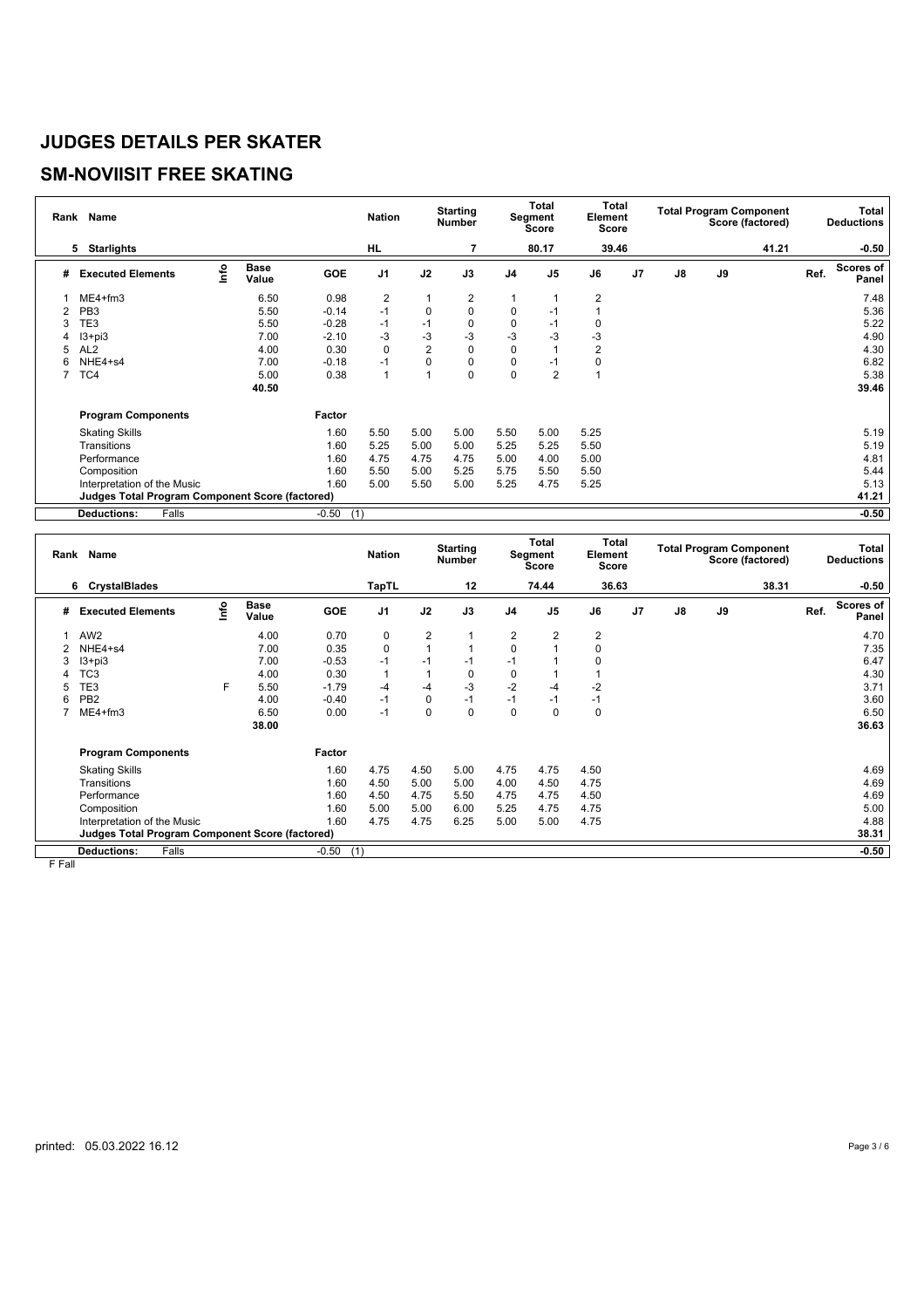# **SM-NOVIISIT FREE SKATING**

|   | Rank Name                                              |      |                      |         | <b>Nation</b>  |                | <b>Starting</b><br><b>Number</b> |                | Total<br>Segment<br>Score | Total<br>Element<br>Score |                |               |    | <b>Total Program Component</b><br>Score (factored) |      | Total<br><b>Deductions</b> |
|---|--------------------------------------------------------|------|----------------------|---------|----------------|----------------|----------------------------------|----------------|---------------------------|---------------------------|----------------|---------------|----|----------------------------------------------------|------|----------------------------|
|   | <b>Blue Arrows</b><br>7                                |      |                      |         | <b>ETK</b>     |                | 3                                |                | 73.77                     | 36.36                     |                |               |    | 37.41                                              |      | 0.00                       |
| # | <b>Executed Elements</b>                               | ١nfo | <b>Base</b><br>Value | GOE     | J <sub>1</sub> | J2             | J3                               | J <sub>4</sub> | J <sub>5</sub>            | J6                        | J <sub>7</sub> | $\mathsf{J}8$ | J9 |                                                    | Ref. | <b>Scores of</b><br>Panel  |
|   | AW <sub>2</sub>                                        |      | 4.00                 | 0.50    | $\overline{2}$ | $\overline{2}$ | 2                                | 0              |                           | 0                         |                |               |    |                                                    |      | 4.50                       |
| 2 | TE3                                                    |      | 5.50                 | $-0.28$ | $-2$           | $-1$           | $-1$                             | 0              |                           | $\Omega$                  |                |               |    |                                                    |      | 5.22                       |
| 3 | TC4                                                    |      | 5.00                 | 0.13    | $\mathbf 0$    |                | 0                                | 0              |                           | $-1$                      |                |               |    |                                                    |      | 5.13                       |
| 4 | $13 + pi3$                                             |      | 7.00                 | $-1.40$ | $-2$           | $-2$           | $-1$                             | $-3$           | 0                         | -3                        |                |               |    |                                                    |      | 5.60                       |
| 5 | NHE3+s2                                                |      | 4.50                 | 0.00    | $-1$           | $-1$           | 0                                | $\mathbf 0$    |                           |                           |                |               |    |                                                    |      | 4.50                       |
| 6 | $ME4 + fm2$                                            |      | 5.50                 | 0.41    | 0              |                |                                  |                |                           |                           |                |               |    |                                                    |      | 5.91                       |
|   | PB <sub>3</sub>                                        |      | 5.50                 | 0.00    | $\mathbf 0$    | 0              | 0                                | $\mathbf 0$    | -1                        |                           |                |               |    |                                                    |      | 5.50                       |
|   |                                                        |      | 37.00                |         |                |                |                                  |                |                           |                           |                |               |    |                                                    |      | 36.36                      |
|   | <b>Program Components</b>                              |      |                      | Factor  |                |                |                                  |                |                           |                           |                |               |    |                                                    |      |                            |
|   | <b>Skating Skills</b>                                  |      |                      | 1.60    | 4.75           | 4.50           | 4.50                             | 4.50           | 4.50                      | 4.75                      |                |               |    |                                                    |      | 4.56                       |
|   | Transitions                                            |      |                      | 1.60    | 4.50           | 4.50           | 4.75                             | 4.00           | 4.50                      | 4.75                      |                |               |    |                                                    |      | 4.56                       |
|   | Performance                                            |      |                      | 1.60    | 4.75           | 4.50           | 5.00                             | 4.25           | 4.25                      | 4.75                      |                |               |    |                                                    |      | 4.56                       |
|   | Composition                                            |      |                      | 1.60    | 5.00           | 5.50           | 5.50                             | 5.00           | 4.75                      | 5.00                      |                |               |    |                                                    |      | 5.13                       |
|   | Interpretation of the Music                            |      |                      | 1.60    | 4.75           | 4.75           | 5.25                             | 4.25           | 4.00                      | 4.50                      |                |               |    |                                                    |      | 4.56                       |
|   | <b>Judges Total Program Component Score (factored)</b> |      |                      |         |                |                |                                  |                |                           |                           |                |               |    |                                                    |      | 37.41                      |
|   | <b>Deductions:</b>                                     |      |                      |         |                |                |                                  |                |                           |                           |                |               |    |                                                    |      | 0.00                       |

|   | Rank Name                                              |      |                      |            | <b>Nation</b>  |                | <b>Starting</b><br><b>Number</b> |                | Total<br>Segment<br><b>Score</b> | Element<br><b>Score</b> | <b>Total</b>   |               |    | <b>Total Program Component</b><br>Score (factored) |      | Total<br><b>Deductions</b> |
|---|--------------------------------------------------------|------|----------------------|------------|----------------|----------------|----------------------------------|----------------|----------------------------------|-------------------------|----------------|---------------|----|----------------------------------------------------|------|----------------------------|
|   | 8 Ice Energy                                           |      |                      |            | <b>KuLS</b>    |                |                                  |                | 66.43                            | 31.51                   |                |               |    | 34.92                                              |      | 0.00                       |
| # | <b>Executed Elements</b>                               | lnfo | <b>Base</b><br>Value | <b>GOE</b> | J <sub>1</sub> | J2             | J3                               | J <sub>4</sub> | J <sub>5</sub>                   | J6                      | J <sub>7</sub> | $\mathsf{J}8$ | J9 |                                                    | Ref. | Scores of<br>Panel         |
|   | TC4                                                    |      | 5.00                 | 0.25       | 0              |                |                                  | 0              |                                  | $-2$                    |                |               |    |                                                    |      | 5.25                       |
|   | NHE4+s2                                                |      | 5.00                 | $-0.38$    | $-2$           | $-1$           | $-1$                             | 0              |                                  | $-1$                    |                |               |    |                                                    |      | 4.62                       |
|   | $ME4 + fm2$                                            |      | 5.50                 | 0.14       | $\Omega$       |                | $\mathbf 0$                      | 0              |                                  | $\Omega$                |                |               |    |                                                    |      | 5.64                       |
|   | AL <sub>2</sub>                                        |      | 4.00                 | 0.30       | 1              |                | $\mathbf 0$                      | $\mathbf 0$    |                                  |                         |                |               |    |                                                    |      | 4.30                       |
| 5 | $13 + pi2$                                             |      | 6.00                 | $-0.60$    | $-1$           | $-2$           | $\mathbf 0$                      | 0              | $-1$                             | $-2$                    |                |               |    |                                                    |      | 5.40                       |
| 6 | TE <sub>1</sub>                                        |      | 2.50                 | $-0.50$    | $-2$           | $-2$           | $-2$                             | $-2$           | $-2$                             | $-2$                    |                |               |    |                                                    |      | 2.00                       |
|   | PB <sub>2</sub>                                        |      | 4.00                 | 0.30       | 0              | $\overline{2}$ | $\overline{1}$                   | 0              |                                  |                         |                |               |    |                                                    |      | 4.30                       |
|   |                                                        |      | 32.00                |            |                |                |                                  |                |                                  |                         |                |               |    |                                                    |      | 31.51                      |
|   | <b>Program Components</b>                              |      |                      | Factor     |                |                |                                  |                |                                  |                         |                |               |    |                                                    |      |                            |
|   | <b>Skating Skills</b>                                  |      |                      | 1.60       | 4.50           | 4.50           | 4.00                             | 4.50           | 4.25                             | 4.25                    |                |               |    |                                                    |      | 4.38                       |
|   | Transitions                                            |      |                      | 1.60       | 4.00           | 4.25           | 4.25                             | 4.25           | 3.75                             | 4.00                    |                |               |    |                                                    |      | 4.13                       |
|   | Performance                                            |      |                      | 1.60       | 4.25           | 5.00           | 4.50                             | 4.50           | 4.50                             | 4.50                    |                |               |    |                                                    |      | 4.50                       |
|   | Composition                                            |      |                      | 1.60       | 4.75           | 4.75           | 4.25                             | 5.50           | 4.25                             | 4.50                    |                |               |    |                                                    |      | 4.56                       |
|   | Interpretation of the Music                            |      |                      | 1.60       | 4.25           | 4.25           | 3.75                             | 5.25           | 4.50                             | 4.00                    |                |               |    |                                                    |      | 4.25                       |
|   | <b>Judges Total Program Component Score (factored)</b> |      |                      |            |                |                |                                  |                |                                  |                         |                |               |    |                                                    |      | 34.92                      |
|   | <b>Deductions:</b>                                     |      |                      |            |                |                |                                  |                |                                  |                         |                |               |    |                                                    |      | 0.00                       |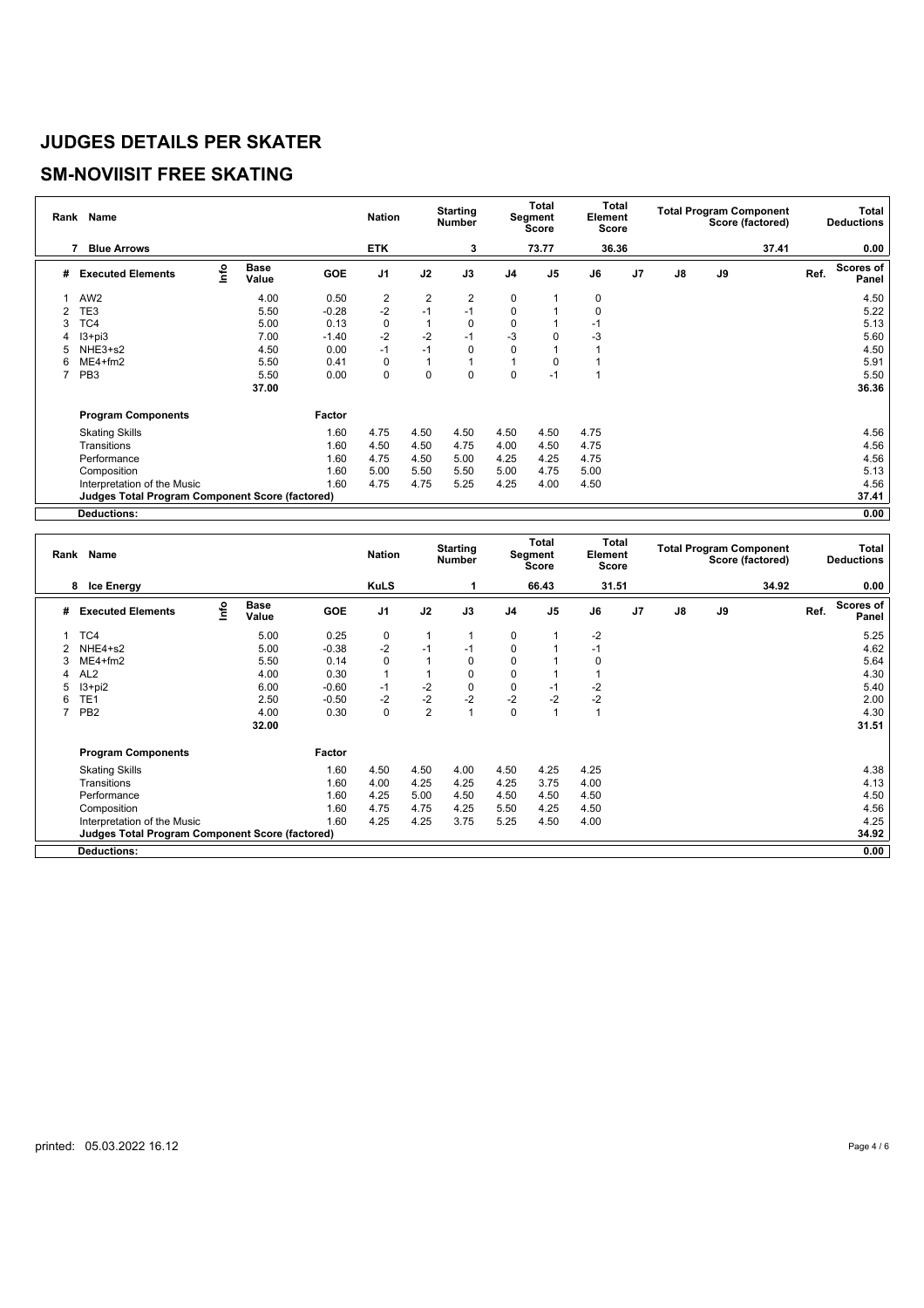## **SM-NOVIISIT FREE SKATING**

|   | Rank Name                                              |      |                      |         | <b>Nation</b>  |      | <b>Starting</b><br><b>Number</b> |                | Total<br>Segment<br>Score | Total<br>Element<br>Score |                |               |    | <b>Total Program Component</b><br>Score (factored) |      | Total<br><b>Deductions</b> |
|---|--------------------------------------------------------|------|----------------------|---------|----------------|------|----------------------------------|----------------|---------------------------|---------------------------|----------------|---------------|----|----------------------------------------------------|------|----------------------------|
|   | <b>Sun City Synchro</b><br>9                           |      |                      |         | <b>VG-62</b>   |      | 4                                |                | 65.86                     | 29.24                     |                |               |    | 36.62                                              |      | 0.00                       |
| # | <b>Executed Elements</b>                               | ١nfo | <b>Base</b><br>Value | GOE     | J <sub>1</sub> | J2   | J3                               | J <sub>4</sub> | J <sub>5</sub>            | J6                        | J <sub>7</sub> | $\mathsf{J}8$ | J9 |                                                    | Ref. | <b>Scores of</b><br>Panel  |
|   | TE <sub>2</sub>                                        |      | 4.00                 | $-0.30$ | 0              | $-2$ | $-1$                             | 0              | $-1$                      | $-1$                      |                |               |    |                                                    |      | 3.70                       |
| 2 | AL <sub>2</sub>                                        |      | 4.00                 | 0.30    | $\pmb{0}$      | 1    |                                  | $-1$           |                           | 2                         |                |               |    |                                                    |      | 4.30                       |
| 3 | NHE <sub>2+s1</sub>                                    |      | 1.50                 | 0.00    | $\mathbf 0$    | 0    |                                  | $\mathbf 0$    | 0                         | $\Omega$                  |                |               |    |                                                    |      | 1.50                       |
| 4 | $ME4 + fm2$                                            |      | 5.50                 | 0.41    |                |      |                                  | $-1$           | 0                         | 2                         |                |               |    |                                                    |      | 5.91                       |
| 5 | $12+pi2$                                               |      | 5.00                 | 0.13    | $-1$           | $-2$ | 0                                |                | 2                         |                           |                |               |    |                                                    |      | 5.13                       |
| 6 | TC4                                                    |      | 5.00                 | $-0.50$ | $-1$           | $-1$ | $-1$                             | $-1$           |                           | $-2$                      |                |               |    |                                                    |      | 4.50                       |
|   | PB <sub>2</sub>                                        |      | 4.00                 | 0.20    | $-1$           | 0    |                                  | $\mathbf 0$    |                           | $\overline{2}$            |                |               |    |                                                    |      | 4.20                       |
|   |                                                        |      | 29.00                |         |                |      |                                  |                |                           |                           |                |               |    |                                                    |      | 29.24                      |
|   | <b>Program Components</b>                              |      |                      | Factor  |                |      |                                  |                |                           |                           |                |               |    |                                                    |      |                            |
|   | <b>Skating Skills</b>                                  |      |                      | 1.60    | 4.75           | 4.00 | 4.75                             | 4.25           | 4.75                      | 4.50                      |                |               |    |                                                    |      | 4.56                       |
|   | Transitions                                            |      |                      | 1.60    | 4.50           | 4.00 | 4.75                             | 4.00           | 4.25                      | 4.25                      |                |               |    |                                                    |      | 4.25                       |
|   | Performance                                            |      |                      | 1.60    | 5.00           | 4.50 | 5.00                             | 4.75           | 4.75                      | 4.75                      |                |               |    |                                                    |      | 4.81                       |
|   | Composition                                            |      |                      | 1.60    | 5.00           | 5.25 | 5.00                             | 4.50           | 4.75                      | 4.75                      |                |               |    |                                                    |      | 4.88                       |
|   | Interpretation of the Music                            |      |                      | 1.60    | 4.25           | 4.75 | 5.50                             | 4.25           | 4.00                      | 4.25                      |                |               |    |                                                    |      | 4.38                       |
|   | <b>Judges Total Program Component Score (factored)</b> |      |                      |         |                |      |                                  |                |                           |                           |                |               |    |                                                    |      | 36.62                      |
|   | <b>Deductions:</b>                                     |      |                      |         |                |      |                                  |                |                           |                           |                |               |    |                                                    |      | 0.00                       |

|                | Rank Name                                       |      |                      |         | <b>Nation</b>  |                | <b>Starting</b><br>Number |                | Total<br>Segment<br>Score | <b>Total</b><br>Element<br>Score |                |    | <b>Total Program Component</b><br>Score (factored) |       |      | Total<br><b>Deductions</b> |
|----------------|-------------------------------------------------|------|----------------------|---------|----------------|----------------|---------------------------|----------------|---------------------------|----------------------------------|----------------|----|----------------------------------------------------|-------|------|----------------------------|
|                | <b>Ice Fantasy</b><br>10                        |      |                      |         | <b>TTK</b>     |                | $\mathbf{2}$              |                | 60.48                     | 28.17                            |                |    |                                                    | 32.81 |      | $-0.50$                    |
| #              | <b>Executed Elements</b>                        | lnfo | <b>Base</b><br>Value | GOE     | J <sub>1</sub> | J2             | J3                        | J <sub>4</sub> | J <sub>5</sub>            | J6                               | J <sub>7</sub> | J8 | J9                                                 |       | Ref. | Scores of<br>Panel         |
| 1              | TC4                                             |      | 5.00                 | 0.25    | 0              | 1              |                           | 0              |                           | -1                               |                |    |                                                    |       |      | 5.25                       |
|                | $12 + pi3$                                      |      | 6.00                 | 0.15    | $\mathbf 0$    | $-1$           |                           | 0              |                           | 0                                |                |    |                                                    |       |      | 6.15                       |
|                | NHE <sub>2+s1</sub>                             |      | 1.50                 | $-0.04$ | -1             | $-1$           | $\overline{2}$            | 0              | 0                         |                                  |                |    |                                                    |       |      | 1.46                       |
|                | $ME3+fm2$                                       |      | 4.50                 | 0.11    | $-2$           | $\overline{1}$ | 0                         | 0              | 0                         |                                  |                |    |                                                    |       |      | 4.61                       |
| 5              | PB <sub>2</sub>                                 |      | 4.00                 | $-0.10$ | $-1$           | 0              | $\mathbf 0$               | 0              | 0                         | -1                               |                |    |                                                    |       |      | 3.90                       |
| 6              | TE <sub>2</sub>                                 | F    | 4.00                 | $-1.40$ | -4             | $-4$           | $-3$                      | $-2$           | -4                        | -3                               |                |    |                                                    |       |      | 2.60                       |
| $\overline{7}$ | AW <sub>2</sub>                                 |      | 4.00                 | 0.20    | 0              | 1              | $\mathbf 0$               |                | 0                         |                                  |                |    |                                                    |       |      | 4.20                       |
|                |                                                 |      | 29.00                |         |                |                |                           |                |                           |                                  |                |    |                                                    |       |      | 28.17                      |
|                | <b>Program Components</b>                       |      |                      | Factor  |                |                |                           |                |                           |                                  |                |    |                                                    |       |      |                            |
|                | <b>Skating Skills</b>                           |      |                      | 1.60    | 3.75           | 4.00           | 4.50                      | 4.25           | 3.50                      | 4.00                             |                |    |                                                    |       |      | 4.00                       |
|                | Transitions                                     |      |                      | 1.60    | 3.50           | 4.00           | 4.25                      | 4.00           | 3.25                      | 4.00                             |                |    |                                                    |       |      | 3.88                       |
|                | Performance                                     |      |                      | 1.60    | 4.00           | 4.50           | 4.75                      | 4.25           | 3.50                      | 4.00                             |                |    |                                                    |       |      | 4.19                       |
|                | Composition                                     |      |                      | 1.60    | 4.25           | 4.75           | 4.75                      | 4.50           | 3.25                      | 4.25                             |                |    |                                                    |       |      | 4.44                       |
|                | Interpretation of the Music                     |      |                      | 1.60    | 3.75           | 4.25           | 4.25                      | 4.00           | 3.00                      | 4.00                             |                |    |                                                    |       |      | 4.00                       |
|                | Judges Total Program Component Score (factored) |      |                      |         |                |                |                           |                |                           |                                  |                |    |                                                    |       |      | 32.81                      |
|                | <b>Deductions:</b><br>Falls                     |      |                      | $-0.50$ | (1)            |                |                           |                |                           |                                  |                |    |                                                    |       |      | $-0.50$                    |